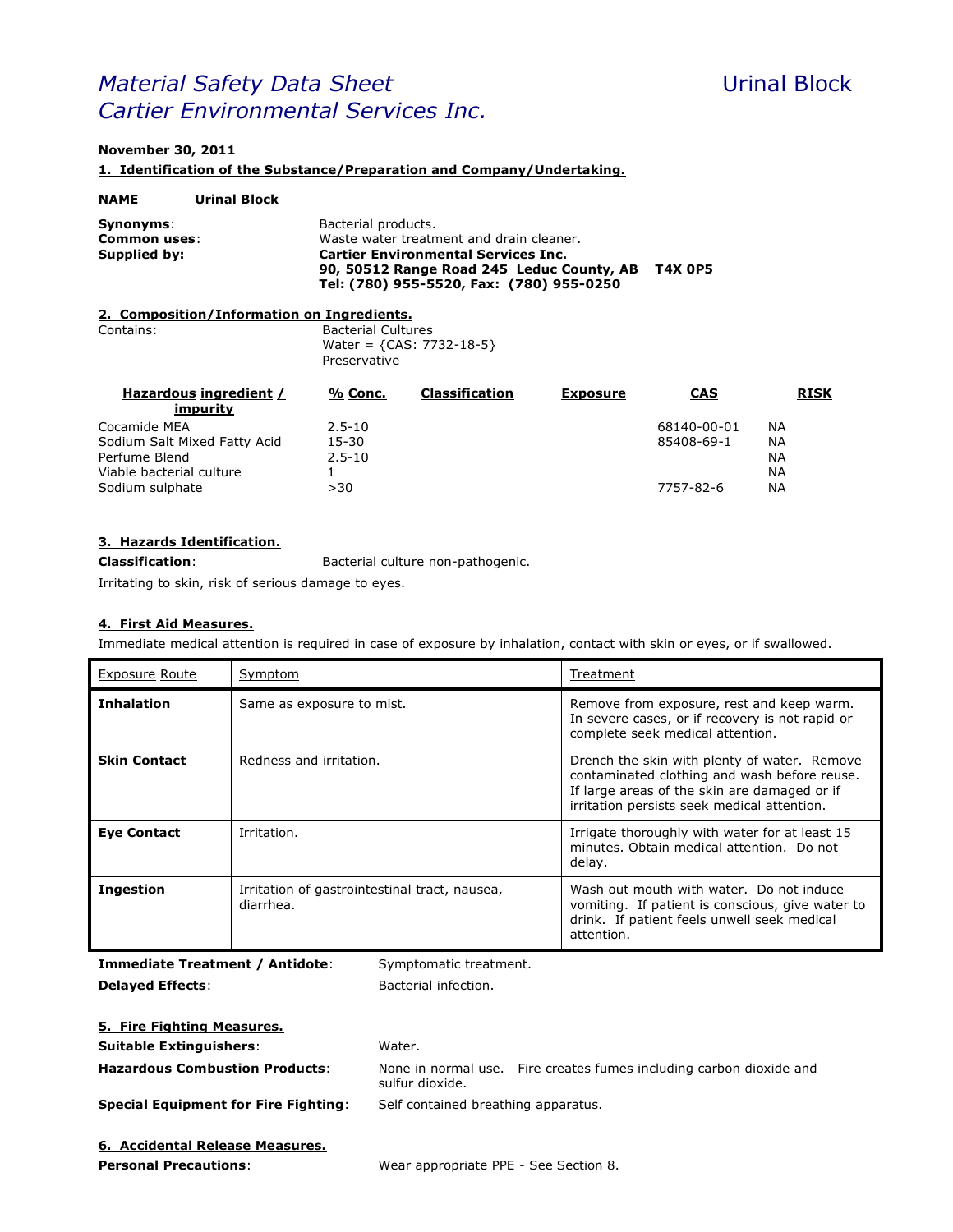| <b>Environmental Precautions:</b>     |                                                    | environmental risk.                                                   |                                     | The bacteria and carriers are naturally occurring and should not pose an                                                                                                                                                             |             |  |
|---------------------------------------|----------------------------------------------------|-----------------------------------------------------------------------|-------------------------------------|--------------------------------------------------------------------------------------------------------------------------------------------------------------------------------------------------------------------------------------|-------------|--|
| <b>Clean up Procedure:</b>            |                                                    |                                                                       |                                     | Vacuum or sweep up avoiding generation of mist. Place in suitable labeled<br>containers and hold for waste disposal. Wash spill site with water. If<br>bacterial contamination is an issue use chlorine to kill the bacillus spores. |             |  |
| 7. Handling & Storage.                |                                                    |                                                                       |                                     |                                                                                                                                                                                                                                      |             |  |
| <b>Handling</b>                       |                                                    | Ventilation: Good general ventilation.                                |                                     |                                                                                                                                                                                                                                      |             |  |
|                                       |                                                    |                                                                       |                                     | <b>Recommended procedures &amp; equipment:</b> avoid creating mist.                                                                                                                                                                  |             |  |
| <b>Storage</b>                        |                                                    | Temperature range:<br>0 deg C to 40 deg C for product viability only. |                                     |                                                                                                                                                                                                                                      |             |  |
|                                       |                                                    | Humidity range: all.                                                  |                                     |                                                                                                                                                                                                                                      |             |  |
| Keep away from:                       |                                                    | See Section 10.                                                       |                                     |                                                                                                                                                                                                                                      |             |  |
| <b>Suitable storage Media:</b>        |                                                    |                                                                       | Original container with closed lid. |                                                                                                                                                                                                                                      |             |  |
|                                       | Precautions against static discharge: recommended. |                                                                       |                                     |                                                                                                                                                                                                                                      |             |  |
|                                       | 8. Exposure Controls/Personal Protection.          |                                                                       |                                     |                                                                                                                                                                                                                                      |             |  |
| <b>Exposure standards:</b>            |                                                    |                                                                       |                                     |                                                                                                                                                                                                                                      |             |  |
|                                       | Component                                          |                                                                       | LTEL (8h TWA)                       | STEL (15 mins)                                                                                                                                                                                                                       | <b>Type</b> |  |
| None                                  |                                                    |                                                                       |                                     |                                                                                                                                                                                                                                      |             |  |
| <b>Personal Protective Equipment:</b> |                                                    |                                                                       |                                     |                                                                                                                                                                                                                                      |             |  |
| <b>Respiratory:</b>                   | None.                                              |                                                                       |                                     |                                                                                                                                                                                                                                      |             |  |
| Hand:                                 |                                                    | Wash hands after use. Gloves recommended.                             |                                     |                                                                                                                                                                                                                                      |             |  |
| Eye:                                  | Safety glasses or goggles recommended.             |                                                                       |                                     |                                                                                                                                                                                                                                      |             |  |
| Skin:                                 |                                                    | Wash after exposure. Overalls and boots recommended.                  |                                     |                                                                                                                                                                                                                                      |             |  |
|                                       |                                                    |                                                                       |                                     |                                                                                                                                                                                                                                      |             |  |

**Environmental Controls**: Users should be aware of environmental considerations and their duties under the environmental protection act.

**Hygiene Measures**: Always wash thoroughly after handling chemicals.

# **9. Physical & Chemical Properties.**

| <b>Appearance</b>                | Solid, dark blue block                                         |
|----------------------------------|----------------------------------------------------------------|
| Odor                             | Lemon                                                          |
| рH                               | Not Applicable                                                 |
| <b>Boiling Point/range</b>       | Not Applicable                                                 |
| <b>Melting Point/range</b>       | $51 - 53$ C                                                    |
| <b>Flash point</b>               | Not Applicable                                                 |
| <b>Flammability</b>              | Not flammable under normal conditions of storage and handling. |
| <b>Auto-ignition temperature</b> | Not Applicable                                                 |
| <b>Explosive limits</b>          | Not Applicable                                                 |
| <b>Oxidizing Properties</b>      | None                                                           |
| <b>Vapour Pressure</b>           | Not Applicable                                                 |
| <b>Relative density</b>          | Not Applicable                                                 |
| Solubility in water              | <b>Dissolves</b>                                               |
| Solubility in solvent            | Not Applicable                                                 |
| <b>Partition coefficient</b>     | Not Applicable                                                 |
| <b>Viscosity</b>                 | Not Applicable                                                 |
| <b>Vapour density</b>            | Not Applicable                                                 |
| <b>Evaporation rate</b>          | Not Applicable                                                 |
| Conductivity                     | Not Applicable                                                 |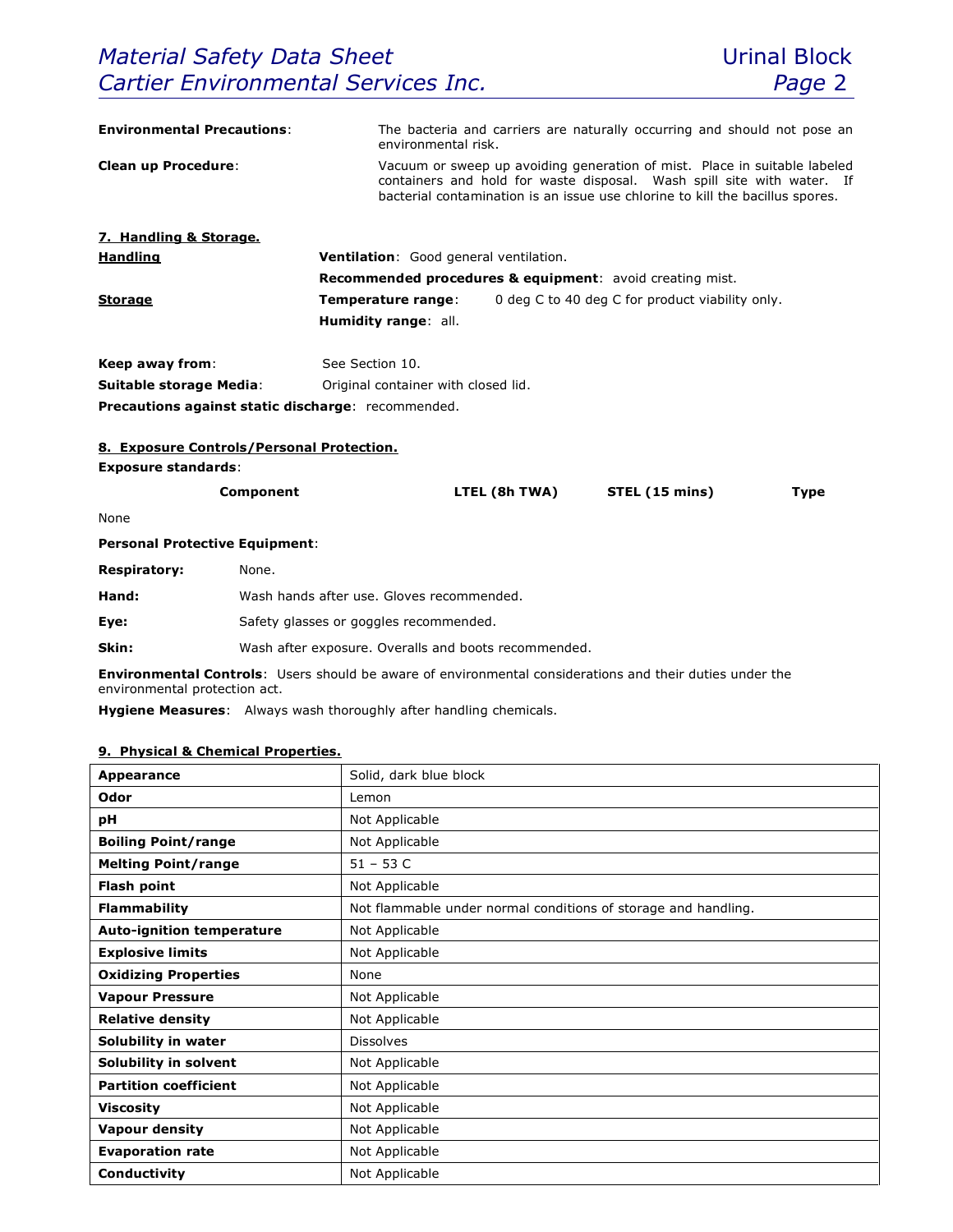| 10. Stability & Reactivity.                                                                                           |                                                                                                                                                                                                                            |  |  |
|-----------------------------------------------------------------------------------------------------------------------|----------------------------------------------------------------------------------------------------------------------------------------------------------------------------------------------------------------------------|--|--|
| Stability:                                                                                                            | Stable under normal storage and handling conditions.                                                                                                                                                                       |  |  |
| <b>Conditions to avoid:</b>                                                                                           | Avoid contact with oxidizing chemicals.                                                                                                                                                                                    |  |  |
| <b>Materials to avoid:</b>                                                                                            | Acids and Alkalies may inactivate the bacterial cultures.                                                                                                                                                                  |  |  |
| <b>Hazardous decomposition products:</b>                                                                              | Oxides of carbon and sulfur.                                                                                                                                                                                               |  |  |
| 11. Toxicological Information.                                                                                        | Toxological effects: Low Acute oral toxicity although ingestion will cause irritation of the gastrointestinal tract and                                                                                                    |  |  |
|                                                                                                                       | may result in nausea and diarrhea. May cause mild mechanical irritation to eyes, skin and mucous membranes. May<br>cause irritation from allergic reaction, especially to people that have a history of allergic reaction. |  |  |
| $LD_{LO}$                                                                                                             |                                                                                                                                                                                                                            |  |  |
| Greater than 2000 mg/kg<br>$LD_{50}$                                                                                  | skin-rabbit<br>oral-rat                                                                                                                                                                                                    |  |  |
| 12. Ecological Information.                                                                                           |                                                                                                                                                                                                                            |  |  |
| <b>Environmental Effects:</b>                                                                                         | Minimal impact under normal conditions of use and storage. The bacterial<br>cultures are naturally occurring soil type organisms.<br>The other<br>components are unlikely to bio-accumulate and bio-degradable.            |  |  |
| <b>Mobility:</b>                                                                                                      | Disperses in water.                                                                                                                                                                                                        |  |  |
| Degradability:                                                                                                        | Contents are bio-degradable.                                                                                                                                                                                               |  |  |
| <b>Bio-accumulative potential:</b>                                                                                    | Not likely.                                                                                                                                                                                                                |  |  |
| <b>Aquatic Toxicity:</b>                                                                                              | Not known.                                                                                                                                                                                                                 |  |  |
|                                                                                                                       |                                                                                                                                                                                                                            |  |  |
| 13. Disposal Considerations.<br>Substance:                                                                            | Via an authorized waste disposal contractor to an approved waste disposal                                                                                                                                                  |  |  |
|                                                                                                                       | site, observing all local and national regulations.                                                                                                                                                                        |  |  |
| <b>Container:</b>                                                                                                     | As substance.                                                                                                                                                                                                              |  |  |
|                                                                                                                       |                                                                                                                                                                                                                            |  |  |
| 14. Transport Information.                                                                                            | Not regulated for transport.                                                                                                                                                                                               |  |  |
| <b>UN number</b>                                                                                                      | <b>Class</b>                                                                                                                                                                                                               |  |  |
| <b>Primary Hazard</b><br><b>Packing Group</b>                                                                         | <b>Subsidiary Hazard</b><br><b>Emergency Action Code</b>                                                                                                                                                                   |  |  |
| <b>H.I. Number</b>                                                                                                    | <b>Marine Pollutant</b>                                                                                                                                                                                                    |  |  |
| <b>Proper Shipping name</b>                                                                                           | Waste water treatment compounds, bacterial culture.                                                                                                                                                                        |  |  |
|                                                                                                                       |                                                                                                                                                                                                                            |  |  |
| 15. Regulatory Information.                                                                                           |                                                                                                                                                                                                                            |  |  |
| <b>Label Name</b><br>Urinal Block                                                                                     |                                                                                                                                                                                                                            |  |  |
| <b>Symbols</b><br>no risk or safety phrases stipulated<br><b>Risk Phrases</b><br>no risk or safety phrases stipulated |                                                                                                                                                                                                                            |  |  |
| <b>Safety Phrases</b><br>no risk or safety phrases stipulated                                                         |                                                                                                                                                                                                                            |  |  |
| E.C. No<br>N/A                                                                                                        |                                                                                                                                                                                                                            |  |  |
| <b>Additional labeling:</b>                                                                                           |                                                                                                                                                                                                                            |  |  |
| regulations for further information).                                                                                 | Use of this material may be governed by the following regulations: (users are advised to consult these                                                                                                                     |  |  |

The information contained in this data sheet does not constitute an assessment of workplace risks.